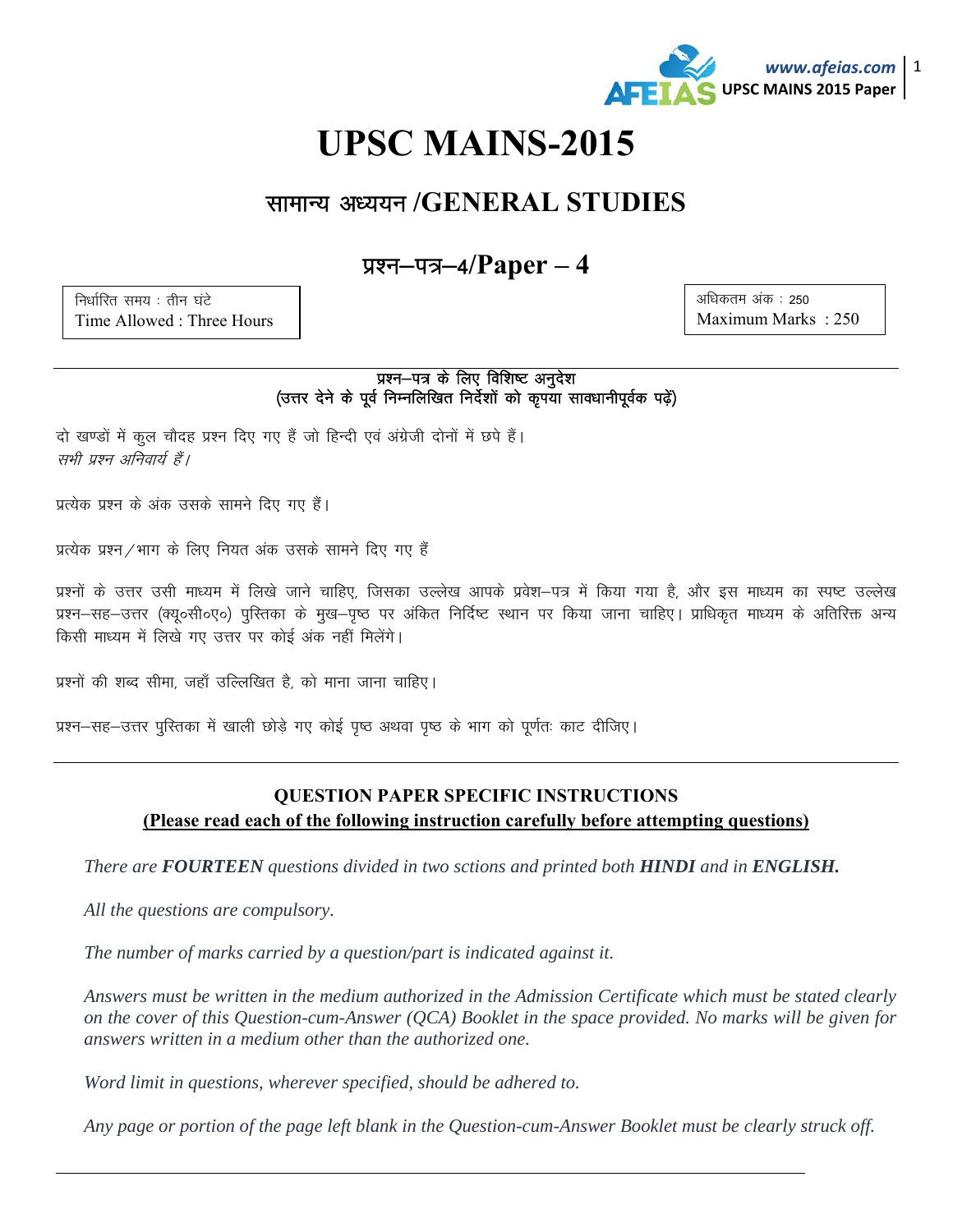

#### प्रश्नों के उत्तर बन्धनी में विनिर्दिष्ट शब्द सीमा से ज्यादा न हों। उत्तर की विषय-वस्तू शब्द सीमा से अधिक महत्त्वपूर्ण है।

**Answer questions in NOT MORE than the word limit specified for each in the parenthesis. Content of the answer is more important than its length.** 

#### खण्ड - A / SECTION - A

1. (a) पर्यावरणीय नैतिकता' का क्या अर्थ है ? इसका अध्ययन करना किस कारण महत्वपूर्ण है ? पर्यावरणीय नैतिकता की दृष्टि से किसी एक पर्यावरणीय मुद्दे पर चर्चा कीजिए। (150 शब्द)

What is meant by 'environmental ethics'? Why is it important to study? Discuss any one environmental issue from the viewpoint of environmental ethics. (150 words) 10

 $(b)$  निम्नलिखित के बीच विभेदन कीजिए (200 शब्द)

Differentiate between the following (200 words) 10

 $(i)$  विधि और नैतिकता

Law and Ethics

 $(ii)$  नैतिक प्रबंधन और नैतिकता का प्रबंधन

Ethical management and Management of ethics

(iii) भेदभाव और अधिमानी बरताव

Discrimination and Preferential treatment

 $(iv)$  वैयक्तिक नैतिकता और संव्यावसायिक नैतिकता

Personal ethics and Professional ethics

2. नैतिक विचारकों / दार्शनिकों के दो अवतरण दिए गए हैं। प्रकाश डालिए कि इनमें से प्रत्येक के, वर्तमान संदर्भ में, आपके लिए क्या मायने हैं:

Given are two quotations of moral thinkers/philosophers. For each of these, bring out what it means to you in the present context :

(a) – "कमजोर कभी माफ नहीं कर सकते; क्षमाशीलता तो ताकतवर का ही सहज गुण है।" (150 शब्द)

"The weak can never forgive; forgiveness is the attribute of the strong."

 $(150 \text{ words})$  10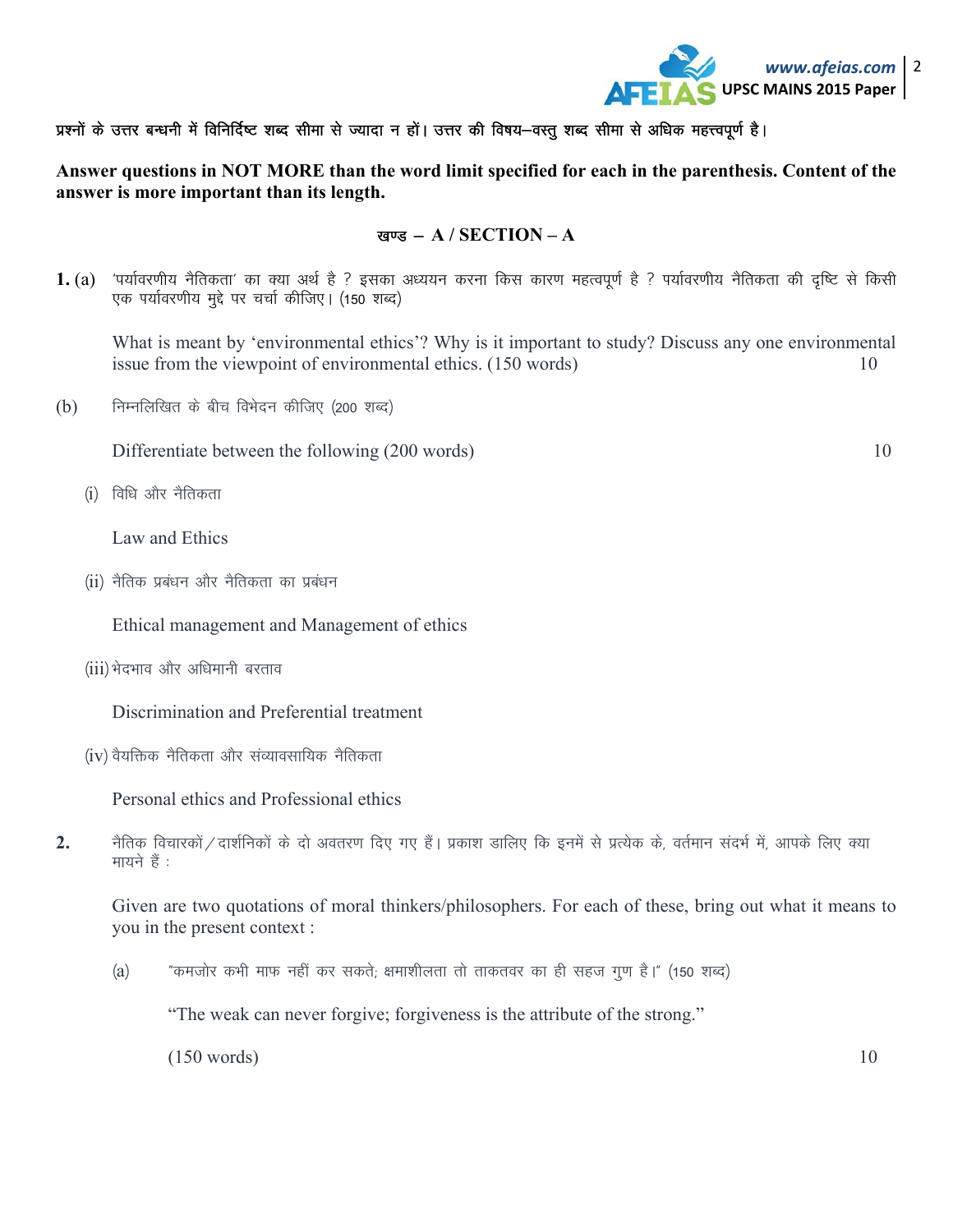

(b) "हम बच्चे को आसानी से माफ कर सकते हैं, जो अंधेरे से डरता है; जीवन की वास्तविक विडंबना तो तब है, जब मनुष्य प्रकाश से डरने लगते हैं।" (150 शब्द)

"We can easily forgive a child who is afraid of the dark; the real tragedy of life is when men are afraid of the light." (150 words) 10

**3.** (a) "केवल कानून का अनुपालन ही काफी नहीं है। लोक सेवक में, अपने कर्तव्यों के प्रभावी पालन करने के लिए, नैतिक मुद्दों पर एक सुविकसित संवेदन—शक्ति का होना भी आवश्यक है।" क्या आप सहमत हैं ? दो उदाहरणों की सहायता से स्पष्ट कीजिए, जहाँ (i) कृत्य नैतिकतः सही है, परंतु वैध रूप से सही नहीं है तथा (ii) कृत्य वैध रूप से सही है, परंतु नैतिकतः सही नहीं है। (150 शब्द)

> A mere compliance with law is not enough, the public servant also has to have a well-developed sensibility to ethical issues for effective discharge of duties." Do you agree? Explain with the help of two examples, where (i) an act is ethically right, but not legally and (ii) an act is legally right, but not ethically.  $(150 \text{ words})$  10

(b) विश्वसनीयता और सहन–शक्ति के सदगुण लोक सेवा में किस प्रकार प्रदर्शित होते हैं? उदाहरणों के साथ स्पष्ट कीजिए।  $(150 \; \text{V} \cdot \text{V} \cdot \text{V})$ 

> How do the virtues of trustworthiness and fortitude get manifested in public service? Explain with examples.  $(150 \text{ words})$  10

4. (a) • सामाजिक मूल्य, आर्थिक मूल्यों की अपेक्षा अधिक महत्त्वपूर्ण हैं।"

राष्ट्र की समावेशी संवृद्धि के संदर्भ में उपरोक्त कथन पर उदाहरणों के साथ चर्चा कीजिए। (150 शब्द)

"Social values are more important than economic values"

Discuss the above statement with examples in the context of inclusive growth of a nation. (150 words) and the set of the set of the set of the set of the set of the set of the set of the set of the set of the set of the set of the set of the set of the set of the set of the set of the set of the set of the set of th

(b) हाल में हुई कुछ प्रगतियाँ, जैसे कि सूचना का अधिकार (आर०टी०आइ०) अधिनियम, मीडिया और न्यायिक सक्रियता इत्यादि, सरकार के कार्यों में पहले से अधिक पारदर्शिता और जवाबदेही लाने में सहायक साबित हो रही हैं। फिर भी, यह भी देखा जा रहा है कि कभी-कभार इन साधनों का दुरुपयोग किया जाता है। एक अन्य नकारात्मक प्रभाव यह है कि अधिकारीगण अब शीघ्र निर्णय लेने से डरते हैं।

> इस स्थिति का विस्तारपूर्वक विश्लेषण कीजिए और सुझाइए कि इस द्विभाजन का हल किस प्रकार निकाला जा सकता है। सुझाइए कि इन नकारात्मक प्रभावों को किस प्रकार न्यूनतमीकृत किया जा सकता है। (150 शब्द)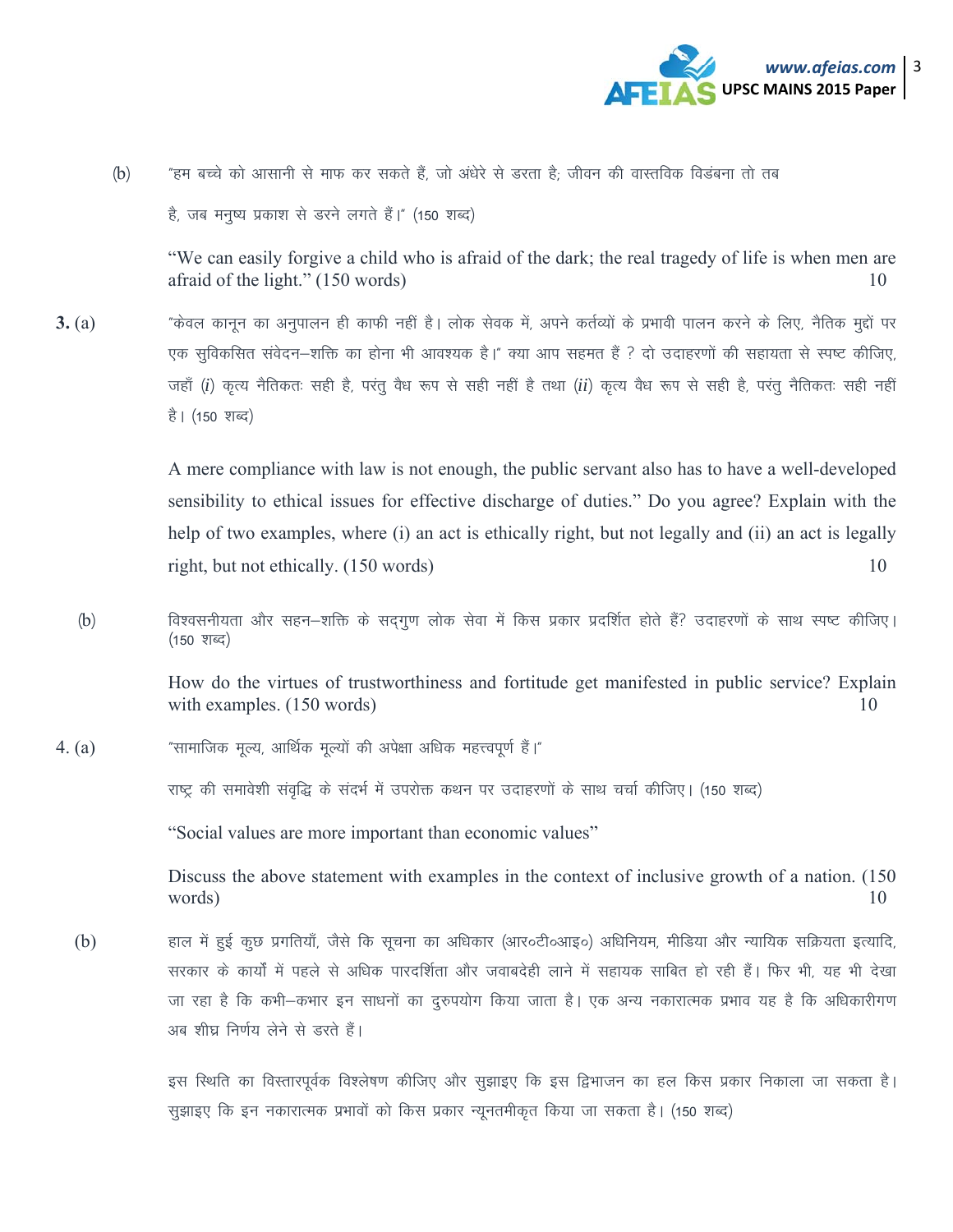

Some recent developments such as introduction of RTI Act, media and judicial activism, etc., are proving helpful in bringing about greater transparency and accountability in the functioning of the government. However, it is also being observed that at times the mechanisms are misused. Another negative effect is that the officers are now afraid to take prompt decisions.

Analyze this situation in detail and suggest how this dichotomy can be resolved. Suggest how these negative impacts can be minimized. (150 words) 10

- 5. लोक सेवकों की अपने कार्य के प्रति प्रदर्शित दो अलग—अलग प्रकारों की अभिवृत्तियों की पहचान अधिकारीतंत्रीय अभिवृत्ति और लोकतांत्रिक अभिवृत्ति के रूप में की गई है।
	- (क) हन दो पदों के बीच विभेदन कीजिए और उनके गुणों-अवगुणों को बताइए।
	- (ख) व्यापने देश का तेजी से विकास की दृष्टि से बेहतर प्रशासन के निर्माण के लिए क्या दोनों में संतुलन  $\mathcal{L}$ स्थापित करना संभव है ?  $\mathcal{L}$   $\mathcal{L}$   $\mathcal{L}$   $\mathcal{L}$   $\mathcal{L}$   $\mathcal{L}$   $\mathcal{L}$   $\mathcal{L}$   $\mathcal{L}$   $\mathcal{L}$   $\mathcal{L}$   $\mathcal{L}$   $\mathcal{L}$   $\mathcal{L}$   $\mathcal{L}$   $\mathcal{L}$   $\mathcal{L}$   $\mathcal{L}$   $\mathcal{L}$   $\mathcal{L}$   $\mathcal{L}$

Two different kinds of attitudes exhibited by public servants towards their work have been identified as the bureaucratic attitude and the democratic attitude.

(a) Distinguish between these two terms and write their merits and demerits. (150 words)

(b) Is it possible to balance the two to create a better administration for the faster development of our country? (150 words) 10

- **6.** आज हम देखते हैं कि आचार संहिताओं के निर्धारण, सतर्कता सेलों /आयोगों की स्थापना, आर॰टी॰आइ॰, सक्रिय मीडिया और विधिक यांत्रिकत्वों के प्रबलन जैसे विभिन्न उपायों के बावजूद भ्रष्टाचारपूर्ण कर्म नियंत्रण के अधीन नहीं आ रहे हैं।
	- (क) हन उपायों की प्रभावशीलता का औचित्य बताते हुए मूल्यांकन कीजिए।
	- (ख) हस खतरे का मुकाबला करने के लिए और अधिक प्रभावी रणनीतियाँ सूझाइए। (150 शब्द)

Today we find that in spite of various measures like prescribing codes of conduct, setting up vigilance cells/commissions, RTI, active media and strengthening of legal mechanisms, corrupt practices are not coming under control.

- (a) Evaluate the effectiveness of these measures with justifications.
- (b) Suggest more effective strategies to tackle this menace. (150 words) 10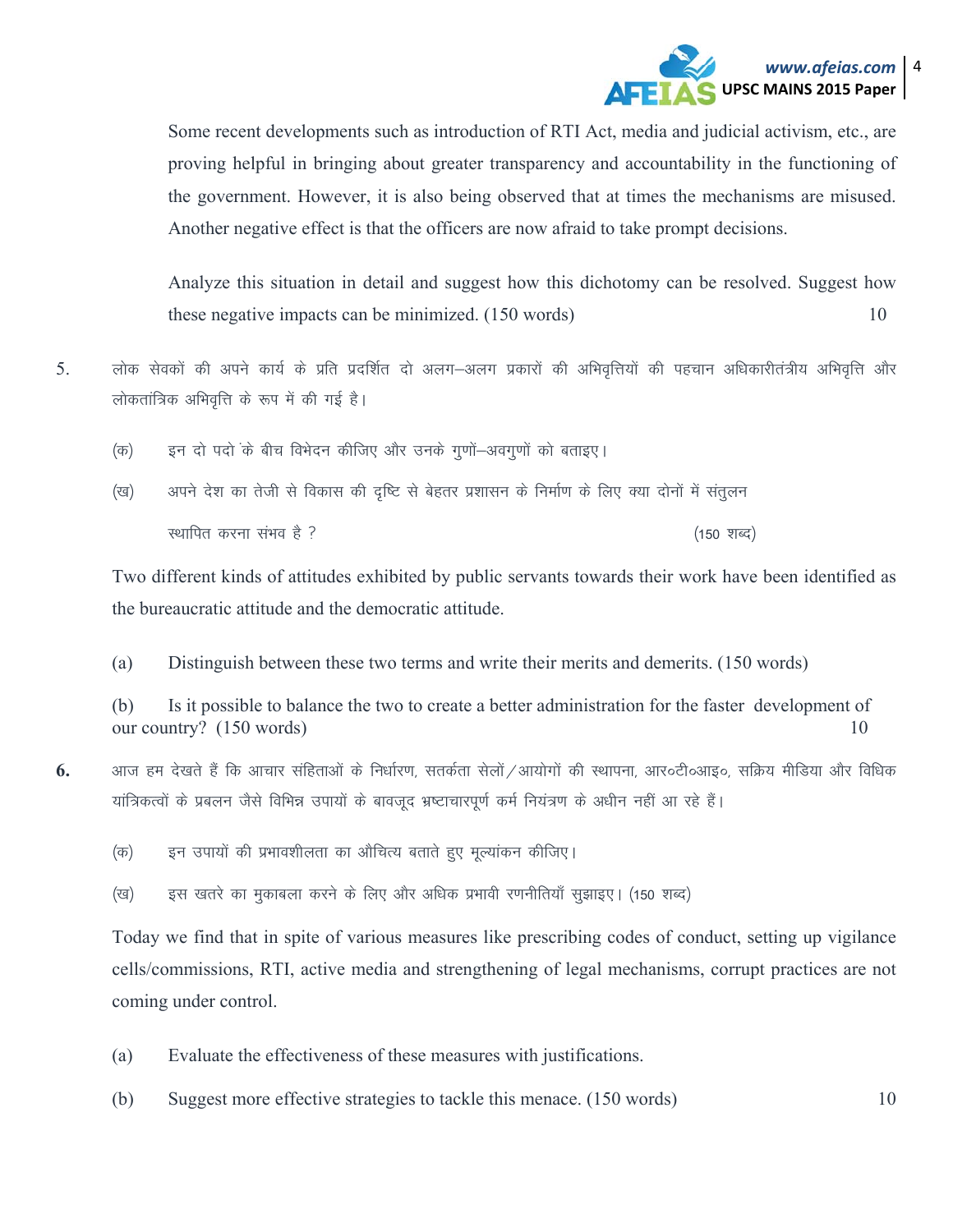

अन्तर्राष्ट्रीय स्तर पर, अधिकांश राष्ट्रों के बीच द्विपक्षीय संबंध, अन्य राष्ट्रों के हितों का सम्मान किए बिना स्वयं के राष्ट्रीय हित की  $7.$ प्रोन्नति करने की नीति के द्वारा नियंत्रित होते हैं। इससे राष्ट्रों के बीच द्वंद्व और तनाव उत्पन्न होते हैं। ऐसे तनावों के समाधान में नैतिक विचार किस प्रकार सहायक हो सकते हैं ? विशिष्ट उदाहरणों के साथ चर्चा कीजिए। (150 शब्द)

At the international level, the bilateral relations between most nations are governed on the policy of promoting one's own national interest without any regard for the interest of other nations. This leads to conflicts and tensions between the nations. How can ethical consideration help resolve such tensions? Discuss with specific examples. (150 words)

8. लोक सेवकों के समक्ष 'हित संघर्ष (कन्फ्लिक्ट ऑफ इन्टरेस्ट)' के मुद्दों का आ जाना संभव होता है। आप 'हित संघर्ष' पद से क्या समझते हैं और यह लोक सेवकों के द्वारा निर्णयन में किस प्रकार अभिव्यक्त होता है ? यदि आपके सामने हित संघर्ष की स्थिति पैदा हो जाय, तो आप उसका हल किस प्रकार निकालेंगे ? उदाहरणों के साथ स्पष्ट कीजिए। (150 शब्द)

Public servants are likely to confront with the issues of 'Conflict of Interest'. What do you understand by the term 'Conflict of Interest' and how does it manifest in the decision making by public servants? If faced with the conflict of interest situation, how would you resolve it? Explain with the help of examples. (150 words) 10

#### खण्ड  $-$  B / SECTION  $-$  B

एक निजी कंपनी अपनी दक्षता, पारदर्शिता और कर्मचारी कल्याण के लिए विख्यात है। यद्यपि कंपनी का मालिक एक निजी व्यक्ति है, 9. तथापि उसका एक सहकारिता वाला आचरण है जहाँ कर्मचारी स्वामित्व की भावना रखते हैं। कंपनी में लगभग 700 कार्मिक नियुक्त हैं और उन्होंने स्वेच्छापूर्वक संघ न बनाने का निर्णय लिया है।

अचानक एक दिन सुबह एक राजनीतिक पार्टी के 40 आदमी जबरदस्ती फैक्ट्री में घुस आए और फैक्ट्री में नौकरी माँगने लगे। उन्होंने प्रबंधन और कर्मचारियों को धमकियाँ और गालियाँ भी दी। कर्मचारियों का मनोबल गिरा। यह स्पष्ट था कि जो लोग जबरदस्ती घुस आए थे, वे कंपनी के वेतन-पत्रक में होना चाहते थे और साथ पार्टी के स्वयंसेवक / सदस्य बने रहना चाहते थे।

कंपनी ईमानदारी के उच्च मानकों को बनाए रखती है और सिविल प्रशासन, जिसमें कानून प्रवर्तन अभिकरण भी शामिल है, का कोई अनुग्रह नहीं करती। इस प्रकार के प्रसंग सार्वजनिक क्षेत्रक में भी घटते हैं।

- मान लीजिए कि आप कंपनी के मुख्य कार्यकारी अधिकारी (सी०ई०ओ०) हैं। आप उपद्रवी भीड़ के गेट के अंदर जबरन घुस (क) आने और कंपनी परिसर के भीतर धरना देने की तारीख को प्रचंड स्थिति के निष्प्रभावन के लिए क्या करेंगे ?
- इस मामले में चर्चित मुद्दे का दीर्घकालीन समाधान क्या हो सकता है ? (ख)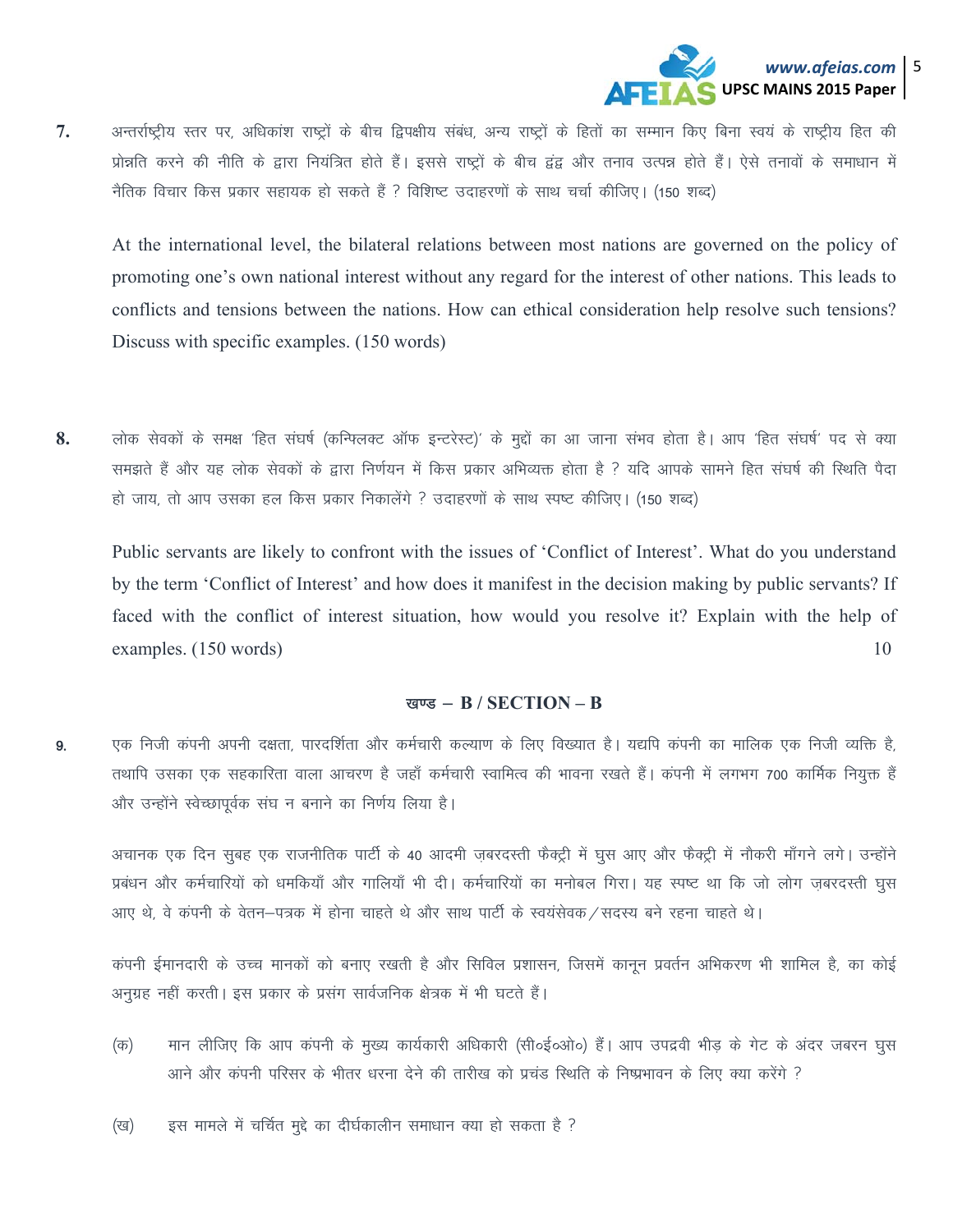

(ग) प्रत्येक समाधान / कार्रवाई का, जिसको आप सुझाएँगे, आप पर (सी०ई०ओ०के तौर पर), कर्मचारियों पर और कर्मचारियों के निष्पादन पर सकारात्मक और नकारात्मक प्रभाव पडेगा। अपने द्वारा सूझाई गई कार्रवाइयों में से प्रत्येक के परिणामों का fo'ys"k.k dhft,A ¼250 'kCn½

A private company is known for its efficiency, transparency and employee welfare. The company though owned by a private individual has a cooperative character where employees feel a sense of ownership. The company employs nearly 700 personnel and they have voluntarily decided not to form a union.

One day suddenly in the morning, about 40 men belonging to a political party gatecrashed into the factory demanding jobs in the factory. They threatened the management and employees, and also used foul language. The employees feel demoralized. It was clear that those people who gate-crashed wanted to be on the payroll of the company as well as continue as the volunteers/members of the party. The company maintains high standards in integrity and does not extend favours to civil administration that also includes law enforcement agency. Such incidents occur in public sector also.

(a) Assume you are the CEO of the company. What would you do to diffuse the volatile situation on the date of gate-crashing with the violent mob sitting inside the company premises?

(b) What could be the long-term solution to the issue discussed in the case?

(c) Every solution/action that you suggest will have a positive and a negative impact on you (as CEO), the employees and the performance of the employees. Analyze the consequences of each of your suggested actions. (250 words) 20

- 10. अाप एक पंचायत के सरपंच हैं। आपके क्षेत्र में सरकार द्वारा चलाया जा रहा एक प्राइमरी स्कूल है। स्कूल में उपस्थित होने वाले बच्चों को दिवस-मध्य भोजन (मिड-डे मील) दिया जाता है। हेडमास्टर ने अब भोजन तैयार करने के लिए एक नया रसोइया नियुक्त कर दिया है। परंतु जब यह पता चला कि रसोइया दलित समुदाय का है, उच्च जातियों के बच्चों में से लगभग आधों को उनके माँ—बाप भोजन करने की इजाजत नहीं देते हैं। फलस्वरूप स्कूल में बच्चों की उपस्थिति तेजी से घट गई। इसके परिणामस्वरूप दिवस–मध्य भोजन की योजना को समाप्त करने और उसके बाद अध्यापन स्टाफ को हटाने और बाद में स्कूल को बंद कर देने की संभावना पैदा हो गई।
	- (क) व्हस संघर्ष पर काबू पाने और सही एवं सुखद वातावरण बनाने की कुछ साध्य रणनीतियों पर चर्चा कीजिए।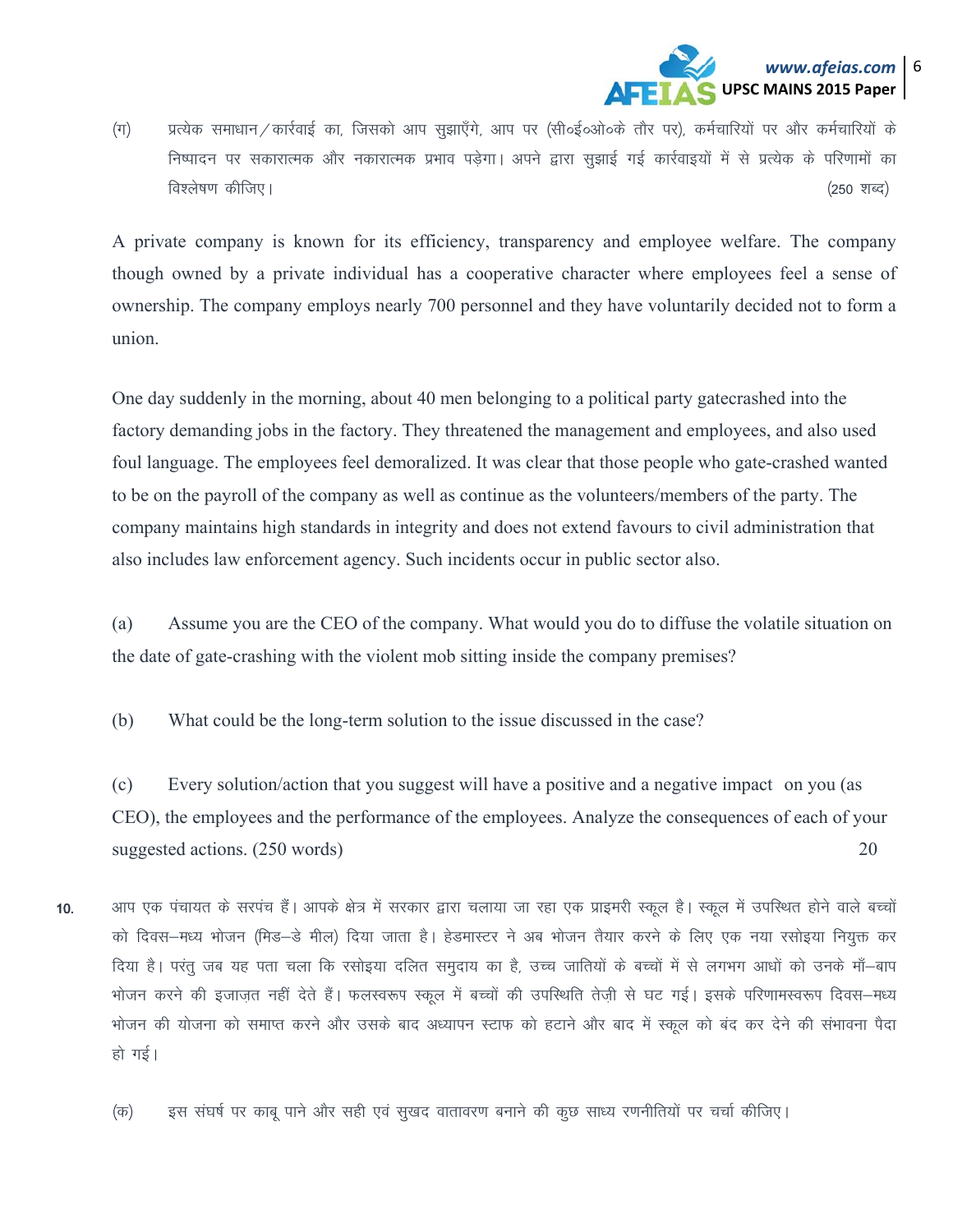

(ख) ऐसे परिवर्तनों को स्वीकार करने के लिए सकारात्मक सामाजिक सुखद वातावरण बनाने हेतु विभिन्न सामाजिक खंडों और अभिकरणों के क्या कर्तव्य होने चाहिए ? (250 शब्द)

You are the Sarpanch of a Panchayat. There is a primary school run by the government in your area. Midday meals are provided to the children attending the school. The Headmaster has now appointed a new cook in the school to prepare the meals. However, when it is found that the cook is from Dalit community, almost half of the children belonging to higher castes are not allowed to take meals by their parents. Consequently the attendance in the school falls sharply. This could result in the possibility of discontinuation of midday meal scheme, thereafter of teaching staff and subsequent closing down the school.

- (a) Discuss some feasible strategies to overcome the conflict and to create right ambience.
- (b) What should be the responsibilities of different social segments and agencies to create positive social ambience for accepting such changes? (250 words) 20
- 11. एक प्रमुख भेषजिक कंपनी की अनुसंधान एवं विकास प्रयोगशाला में कार्यरत एक वैज्ञानिक ने खोजा कि कंपनी की सर्वाधिक बिक्री होने anली पशुचिकित्सकीय दवाइयों में से एक दवाई B में वर्तमान में असाध्य लिवर रोग, जो जनजातीय क्षेत्रों में फैला हुआ है, का इलाज करने की संभाव्यता है। परंतु मानवों के लिए उपयुक्त रूपांतर का विकास करने के लिए बहुत अनुसंधान और विकास की ज़रूरत थी, जिसमें 50 करोड रुपए तक का खर्च आ सकता था। इसकी संभावना कम थी कि कंपनी अपनी लागत को वसूल कर पाएगी क्योंकि रोग केवल निर्धनताग्रस्त क्षेत्र में फैला हुआ था, जिसका बाज़ार बहुत थोड़ा था।

यदि आप सी $o$ ई $o$ ओ $o$  होते, तो  $-$ 

- $(\sigma)$  किन विभिन्न कार्रवाइयों को आप कर सकते थे, उनकी पहचान कीजिए ;
- (ख) अपनी प्रत्येक कार्रवाई के पक्ष-विपक्ष का मुल्यांकन कीजिए। (250 शब्द)

One of the scientists working in the R & D laboratory of a major pharmaceutical company discovers that one of the company's best selling veterinary drugs, B has the potential to cure a currently incurable liver disease that is prevalent in tribal areas. However, developing a variant of the drug suitable for human beings entailed a lot of research and development having a huge expenditure to the extent of 50 crores rupees. It was unlikely that the company would recover the costs as the disease was rampant only in poverty-stricken area having very little market otherwise.

If you were the CEO, then —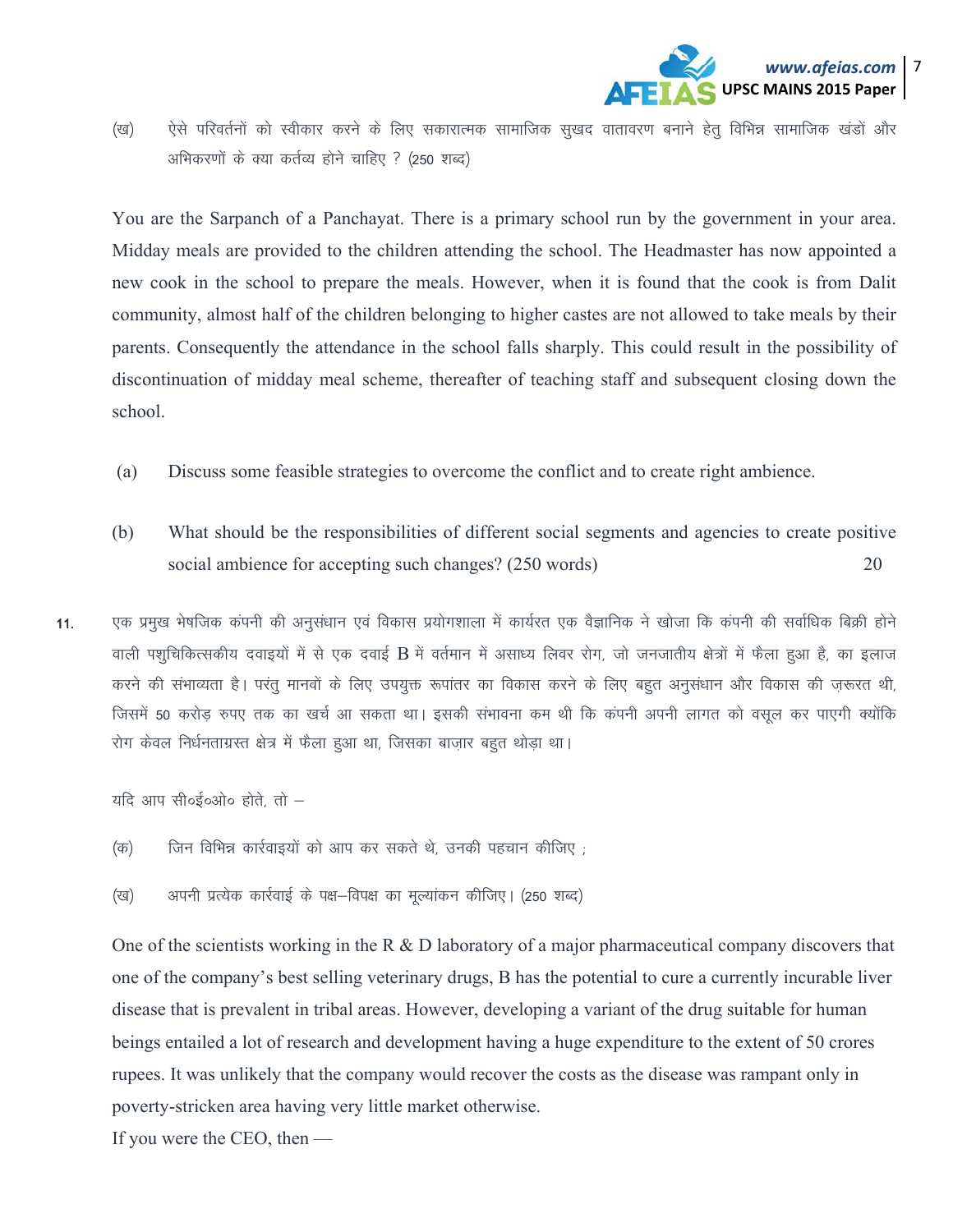

20

- Identify the various actions that you could take; (a)
- $(b)$ Evaluate the pros and cons of each of your actions. (250 words)
- एक आपदा-प्रवण राज्य है, जिसमें अक्सर भूस्खलन, दावानल, मेघ विस्फोट, आकस्मिक बाढ़ और भूकंप आदि आते रहते हैं। इनमें से 12. कूछ मौसमी हैं और अक्सर अननुमेय हैं। आपदा का परिमाण हमेशा अप्रत्याशित होता है। एक मौसम के दौरान, एक मेघ विस्फोट के कारण विनाशकारी बाढ़ और भूस्खलन हुए जिनसे अत्यधिक दुर्घटनाएँ हुईं। सड़कों, पुलों और विद्युत् उत्पादी यूनिटों जैसी बुनियादी संरचना को बहुत क्षति पहुँची। इसके फलस्वरूप 100000 से ज्यादा तीर्थंयात्री, पर्यटक और अन्य स्थानीय निवासी विभिन्न मार्गों और स्थानों पर फँस गए। जिम्मेदारी के आपके क्षेत्र में फँसे हुए लोगों में वरिष्ठ नागरिक, अस्पतालों में मरीज, महिलाएँ और बच्चे, पदयात्री, पर्यटक, शासक पार्टी के प्रादेशिक अध्यक्ष अपने परिवार सहित, पड़ोसी राज्य के अतिरिक्त मुख्य सचिव और जेल में कैदी शामिल थे।

राज्य के एक सिविल सेवा अधिकारी के तौर पर आपका आदेश क्या होगा जिसमें आप इन लोगों को बचाएँगे और क्यों ? अपने उत्तर के पक्ष में तर्क दीजिए। (200 शब्द)

There is a disaster-prone State having frequent landslides, forest fires, cloudbursts, flash floods and earthquakes, etc. Some of these are seasonal and often unpredictable. The magnitude of the disaster is always unanticipated. During one of the seasons, a cloudburst caused devastating floods and landslides leading to high casualties. There was major damage to infrastructure like roads, bridges and power generating units. This led to more than 100000 pilgrims, tourists and other locals trapped across different routes and locations. The people trapped in your area of responsibility included senior citizens, patients in hospitals, women and children, hikers, tourists, ruling party's regional president along with additional jail. **State** his family,  $As$ secretary and prisoners  $in$ jail. As a civil services officer of the State, what would be the order in which you would rescue these people and why? Give justifications. 20

आप एक विशेष विभाग में जिला प्रशासन के शीर्षाधिकारी हैं। आपका वरिष्ठ अधिकारी आपको राज्य मुख्यालय से फोन करता है और  $13.$ आपको कहता है कि रामपुर गाँव में एक भूखंड पर स्कूल के लिए एक भवन का निर्माण किया जाना है। दौरे की समयावली बना दी जाती है जिसके दौरान वह मुख्य इंजीनियर और वरिष्ठ वास्तुकार के साथ स्थल का दौरा करेगा। वह चाहता है कि आप उससे संबंधित सभी कागज़ातों की जाँच कर लें और सुनिश्चित कर लें कि दौरे की व्यवस्था उचित रूप से की गई है। आप उस फाइल को जाँचते हैं, जो आपके विभाग में कार्यभार संभालने से पूर्व की है। भूखंड को स्थानीय पंचायत से, नाममात्र की लागत पर, उपार्जित किया गया था और कागजात दर्शाते हैं कि जिन तीन प्राधिकारियों को भूखंड की उपयुक्तता का प्रमाणपत्र देना होता है, उनमें से दो के लिए हुए अनुमति प्रमाणपत्र उपलब्ध हैं। वास्तुविद् का कोई प्रमाणपत्र फाइल में उपलब्ध नहीं है। आप जैसा कि फाइल पर कहा गया है कि सब कूछ ठीक हालत में है, यह सूनिश्चित करने के लिए रामपूर जाने का निर्णय ले लेते हैं। जब आप रामपुर जाते हैं तब आप देखते हैं कि उल्लेख के अधीन भूखंड ठाकूरगढ़ किले का एक भाग है और कि दीवारें, परकोटे आदि उसके आर—पार बिछे हुए हैं। किला मुख्य गाँव से काफी दूर है, इसलिए वहाँ पर स्कूल, बच्चों के लिए गंभीर असुविधा होगी, परंतु गाँव के नज़दीक के क्षेत्र के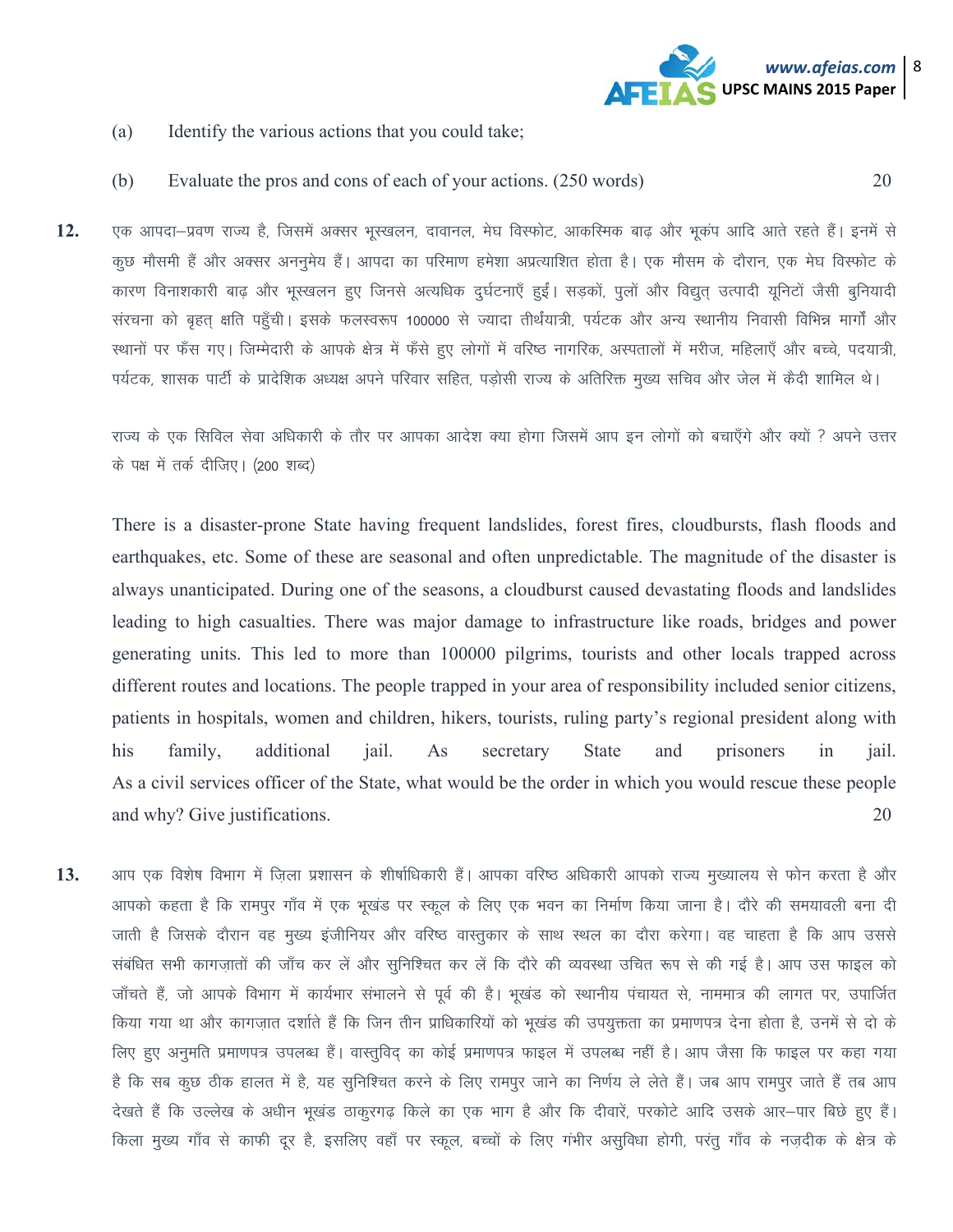

विस्तार का एक बड़े आवासीय परिसर में परिवर्तित होने की संभावना है। किले में वर्तमान भूखंड पर विकास प्रभार अत्यधिक होंगे और विरासत स्थल के प्रश्न की ओर ध्यान नहीं दिया गया है। परंतु भूखंड के अधिग्रहण के समय सरपंच आपके पूर्वाधिकारी का एक रिश्तेदार था। समस्त कार्य-संपादन कूछ निहित स्वार्थ के साथ किया गया प्रतीत होता है।

सरोकार रखने वाले पक्षों के संभावित निहित स्वार्थों की सूची बनाइए। (क)

- आपको उपलब्ध कार्रवाई के कुछ विकल्प नीचे दिए गए हैं। प्रत्येक विकल्प के गुणों-अवगुणों पर चर्चा कीजिए: (ख)
	- $(i)$ आप वरिष्ठ अधिकारी के दौरे की प्रतीक्षा कर सकते हैं और उसको निर्णय करने देते हैं।
	- आप लिखित रूप में या फोन पर उसकी सलाह ले सकते हैं।  $(ii)$
	- आप अपने पूर्वाधिकारी / सहकर्मियों से परामर्श कर सकते हैं और उसके बाद क्या करना है, इस बात का  $(iii)$ फैसला कर सकते हैं।
	- आप मालूम कर सकते हैं कि क्या एवज में कोई दूसरा भूखंड प्राप्त किया जा सकता है और फिर एक  $(i\nu)$ सर्वसमावेशी लिखित रिपोर्ट भेज सकते हैं।

क्या आप कोई अन्य विकल्प उचित तर्कों के साथ सुझा सकते हैं ? (250 शब्द)

You are heading a district administration in a particular department. Your senior officer calls you from the State Headquarters and tells you that a plot in Rampur village is to have a building constructed on it for a school. A visit is scheduled during which he will visit the site along with the chief engineer and the senior architect. He wants you to check out all the papers relating to it and to ensure that the visit is properly arranged. You examine the file which relates to the period before you joined the department. The land was acquired from the local Panchayat at a nominal cost and the papers show that clearance certificates are available from the two of the three authorities who have to certify the site's suitability. There is no certification by the architect available on file. You decide to visit Rampur to ensure that all is in order as stated on file. When you visit Rampur, you find that the plot under reference is part of Thakurgarh Fort and that the walls, ramparts, etc., are running across it. The fort is well away from the main village, therefore a school here will be a serious inconvenience for the children. However, the area near the village has potential to expand into a larger residential area. The development charges on the existing plot, at the fort, will be very high and the question of heritage site has not been addressed. Moreover, the Sarpanch, at the time of acquisition of the land, was a relative of your predecessor. The whole transaction appears to have been done with some vested interest.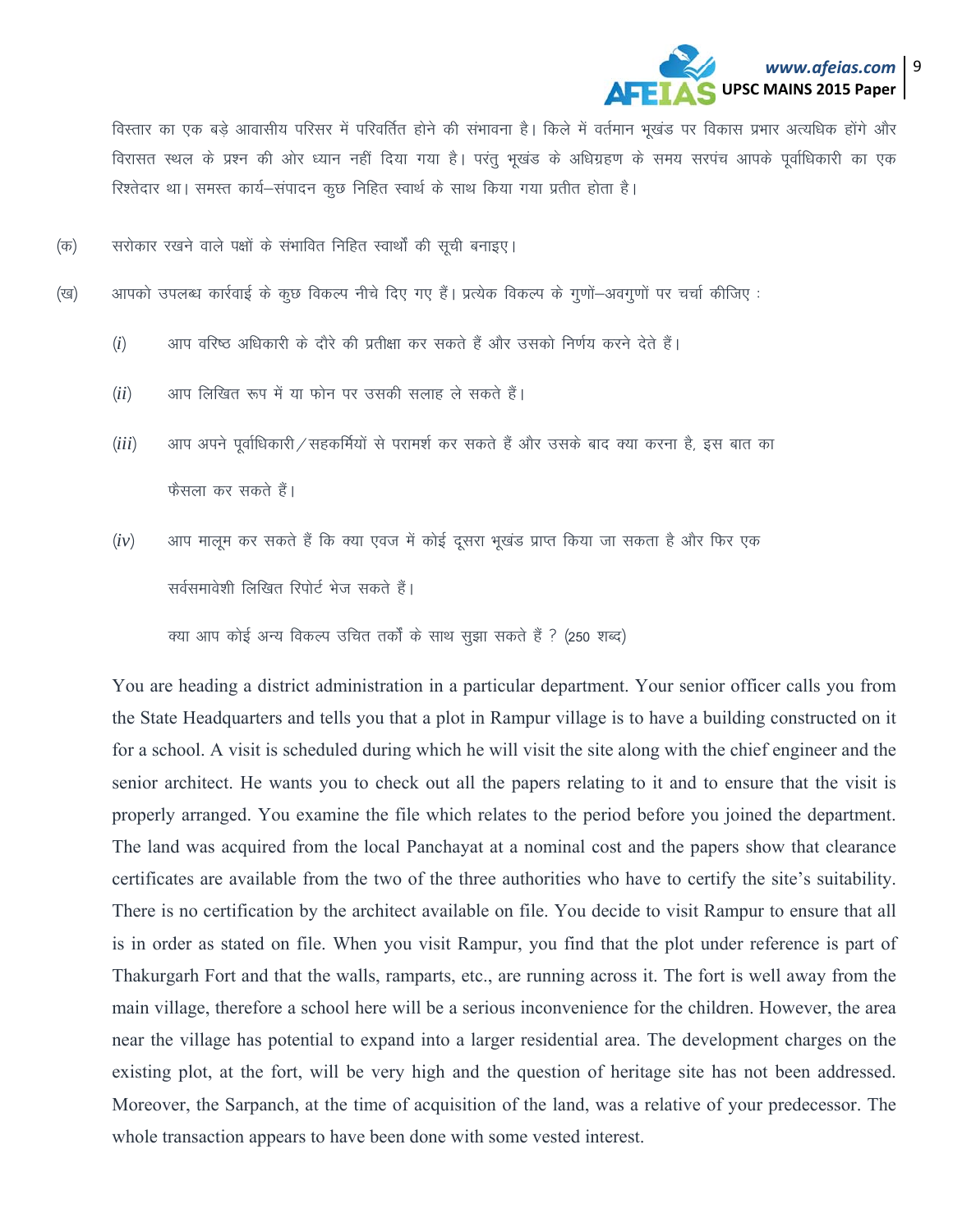

- List the likely vested interests of the concerned parties. (a)
- $(b)$ Some of the options for action available to you are listed below. Discuss the merits and demerits of each of the options :
	- (i) You can await the visit of the superior officer and let him take a decision.

(ii) You can seek his advice in writing or on phone.

(iii) You can consult your predecessor/colleagues, etc., and then decide what to do.

 $(iv)$ You can find out if any alternate plot can be got in exchange and then send a comprehensive written report. Can you suggest any other option with proper justification?  $(250 words)$ 25

हाल में आपको एक जिले के ज़िला विकास अधिकारी के तौर पर नियुक्त किया गया है। उसके बाद जल्दी ही आपने पाया कि आपके  $14.$ ज़िले के ग्रामीण इलाकों में लड़कियों को स्कूल भेजने के मुद्दे पर काफी तनाव है।

गाँव के बड़े महसूस करते हैं कि अनेक समस्याएँ पैदा हो गई हैं क्योंकि लड़कियों को पढ़ाया जा रहा है और वे घर के सुरक्षित वातावरण के बाहर कदम रख रही हैं। उनका विचार यह है कि लड़कियों की न्यूनतम शिक्षा के साथ जल्दी से शादी कर दी जानी चाहिए। शिक्षा के बाद लड़कियाँ नौकरी के लिए भी स्पर्द्धा कर रही हैं, जो परंपरा से लड़कों का अनन्य क्षेत्र रहा है, और पुरुषों में बेरोजगारी में वृद्धि कर रही हैं।

यूवा पीढ़ी महसूस करती है कि वर्तमान युग में, लडकियों को शिक्षा और रोजगार तथा जीवन–निर्वाह के अन्य साधनों के समान अवसर प्राप्त होने चाहिए। समस्त इलाका वयोवृद्धों और युवाओं के बीच तथा उससे आगे दोनों पीढ़ियों से स्त्री-पुरुषों के बीच विभाजित है। आपको पता चलता है कि पंचायत या अन्य स्थानीय निकायों में या व्यस्त चौराहों पर भी, इस मुद्दे पर गरमागरम वाद–विवाद हो रहा है ।

एक दिन आपको सूचना मिलती है कि एक अप्रिय घटना हुई है। कुछ लड़कियों के साथ छेड़खानी की गई जब वे स्कूलों के रास्ते में थी। इस घटना के फलस्वरूप कई सामाजिक समूहों के बीच झगड़े हुए और कानून तथा व्यवस्था की समस्या पैदा हो गई। गरमागरम वाद–विवाद के बाद बड़े–बूढ़ों ने लड़कियों को स्कूल जाने की अनुमति न देने और जो परिवार उनके हुक्म का पालन नहीं करते हैं, ऐसे सभी परिवारों का सामाजिक बहिष्कार करने का संयुक्त निर्णय ले लिया।

- लड़कियों की शिक्षा में व्यवधान डाले बिना, लड़कियों की सुरक्षा को सुरक्षित करने के लिए आप क्या कदम उठाएँगे? (क)
- पीढ़ियों के बीच संबंधों में समरसता सुनिश्चित करने के लिए आप गाँव के वयोवृद्धों की पितृतंत्रात्मक अभिवृत्ति का किस प्रकार प्रबंधन (ख) का और ढालने का कार्य करेंगे ? (250 शब्द)